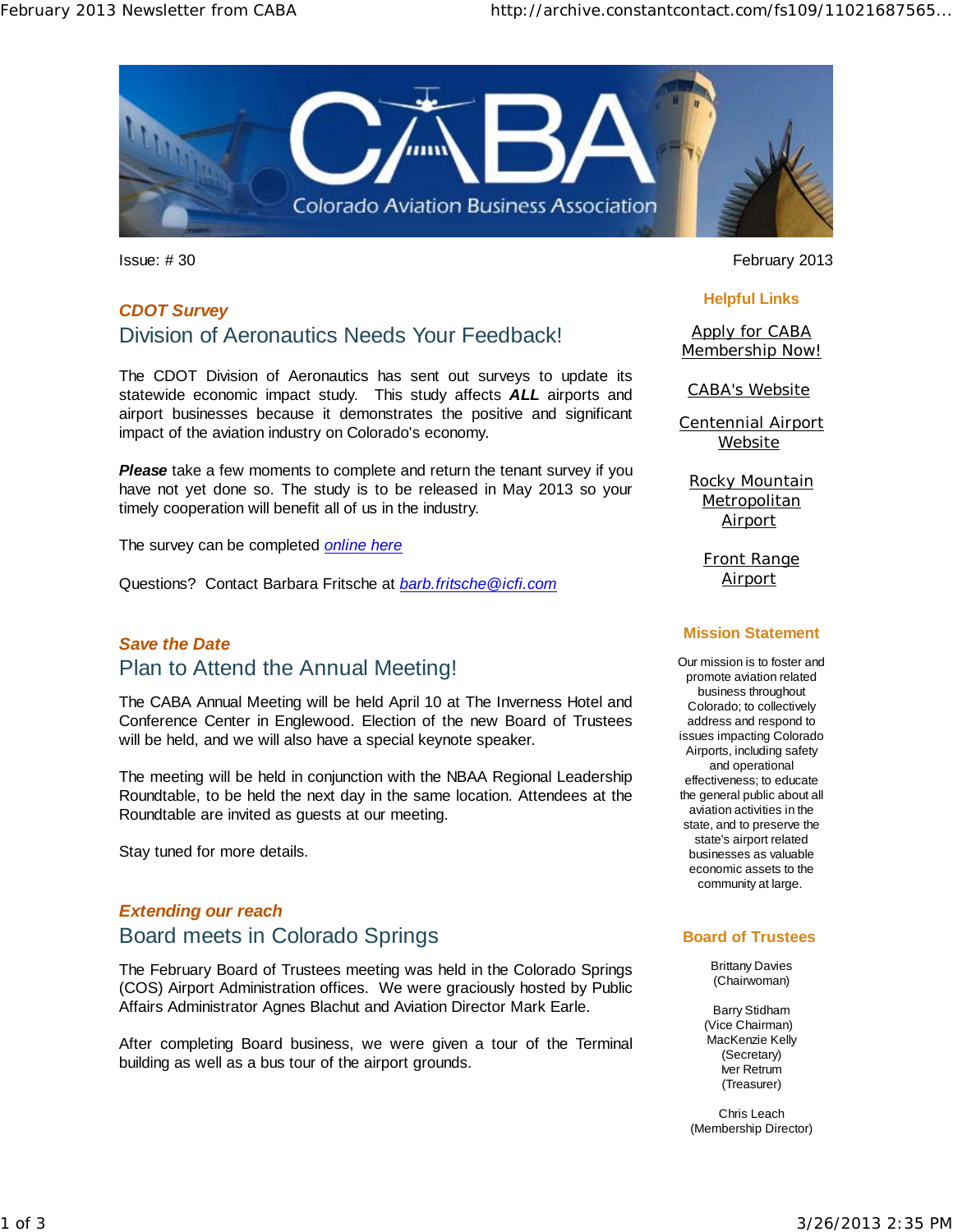

CABA Board members meet with Aviation Director Mark Earle (3rd from right) and Public Affairs Administrator Agnes Blachut (far left).

Reggie Arsenault (Past Chairman)

Kenn Kline Gene Langfeldt Brian Moss Malachi O'Neill Chris Swathwood TIffany Hiler Mike Straka Fabien Vivier (Intern)



# Upcoming Events

## **Aviation Day at the Capitol**

April 10

#### **Annual Membership Meeting**

Keynote speaker and Board elections. To be held in conjunction with the NBAA Regional Leadership Roundtable. April 10

For details and a complete list of Events *Visit Our Website*

#### *Volunteers wanted* Committees can use your help

One of the benefits of being a member is that you can help our various committees carry out their functions to better serve our membership and the aviation community in Colorado.

Serving on a committee is a great way to network with fellow aviation professionals of many stripes, give back a little to your community, and very possibly open a new door in your career path. All of our committees are made up of people just like yourself who put extra effort into doing the things that make CABA a better organization.

As we ramp up efforts to become a truly state-wide organization serving all aviation-related businesses, anyone who wants to help is more than welcome. Find out more by using this link: info@mycaba.org

### Got News?

#### *We'll post it on the "Member News" and "Colorado News" pages*

These new pages on the website allow you to share your press releases,